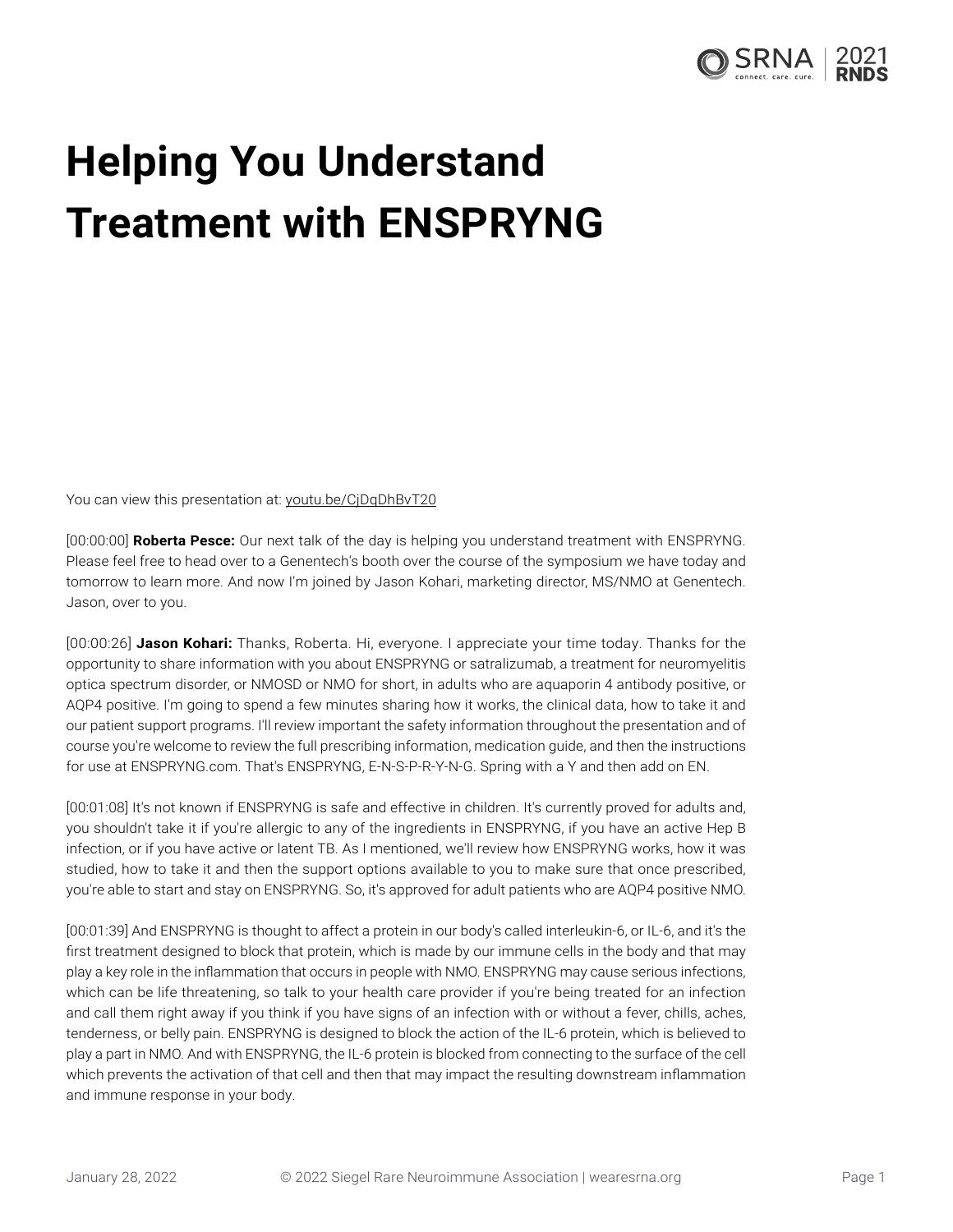

[00:02:35] So now let's review the clinical trial results of ENSPRYNG. So ENSPRYNG was studied in two clinical trials. ENSPRYNG alone versus placebo and the ENSPRYNG plus certain immunosuppressive therapies, or ISTs. And those were conducted to prove that ENSPRYNG along or ENSPRYNG plus IST can lower the risk of relapse in patients with NMO. And before starting ENSPRYNG, your HCP, or health care provider, will check if you have an infection and treat it if needed, including a test for Hepatitis or TB. ENSPRYNG was the only NMO studied and proven in two clinical trials, which represented a diverse group of people around the world from different countries, different ages, genders, AQP4 antibody status, and disease severity, and based on the clinical trials and the FDA approval, ENSPRYNG is appropriate for those adults with NMO who are AQP4 positive.

[00:03:33] All required vaccinations should be completed before you start ENSPRYNG and depending on that type of vaccination, it should be given at last 2 or 4 weeks before you start treatment and talk to your health care provider and refer to the med guide for the prescribing information for more details. So, study one of the two was ENSPRYNG alone versus placebo and included 95 total patients who were randomly chosen to take ENSPRYNG or placebo. Some took ENSPRYNG and some of those were AQP4 positive and some received placebo and some of those were AQP4 positive.

[00:04:07] Your HCP will order blood tests to check your liver enzymes before and while you're taking ENSPRYNG. And we'll tell you how often those tests need to be taken and if you need to wait to start ENSPRYNG depending upon those tests. In study one, ENSPRYNG versus placebo had met the main study goal by reducing the risk of relapse and resulted in more AQP4 positive adult patients who were relapse-free at 2 years. ENSPRYNG significantly reduced the risk of relapse by 74 percent versus placebo. And then at that 96-week or 2-year period, more patients were relapse-free with ENSPRYNG, 77 percent in fact, versus those on placebo, 41 percent of those patients.

[00:04:52] ENSPRYNG can cause a decrease in neutrophil counts in your blood, which are the white blood cells that help the body fight off infections, and your health care provider will order those tests to check while you're taking ENSPRYNG. Study two compared ENSPRYNG plus certain immunosuppressive therapies, or ISTs, such as azathioprine, mycophenolate, and oral steroids versus placebo and ISTs. Seventy-six patients were enrolled in this study randomly chosen to take ENSPRYNG and IST or placebo plus IST. And, again, some of those actually took the treatment versus placebo and some of those were AQP4 positive. Serious allergic reactions can be life-threatening and have happened with other medicines like ENSPRYNG, so talk to your health care provider if you've had a rash, hives, or flushing after your injection before or after taking the next dose.

[00:05:43] And again, in study two, ENSPRYNG met the main study goal by reducing the risk of relapse and resulted in more AQP4 adult patients who were relapse-free at 2 years. And for those adult patients on ENSPRYNG plus IST, ENSPRYNG significantly reduced the risk of relapse by 78 percent versus placebo. And then more patients were relapse-free at 2 years with ENSPRYNG plus IST, 91 percent of them in fact, versus placebo and IST, and that's 51 percent. And seek medical attention right away if you have any symptoms of a serious allergic reaction like those listed here on the slide.

[00:06:24] Okay. Now that I've given you a very quick overview of our clinical trial data, let's discuss how to actually take ENSPRYNG. ENSPRYNG can be self-administered either at home or elsewhere with proper training and provided your health care provider says it's okay. You or your caregiver or somebody in your home can administer ENSPRYNG. It's supplied in a single use prefilled syringe showed on the screen there. It's typically sent directly to you at home or your specialty pharmacy, and there's more information about injecting, including a training video at our website ENSPRYNG.com. And before you take ENSPRYNG, make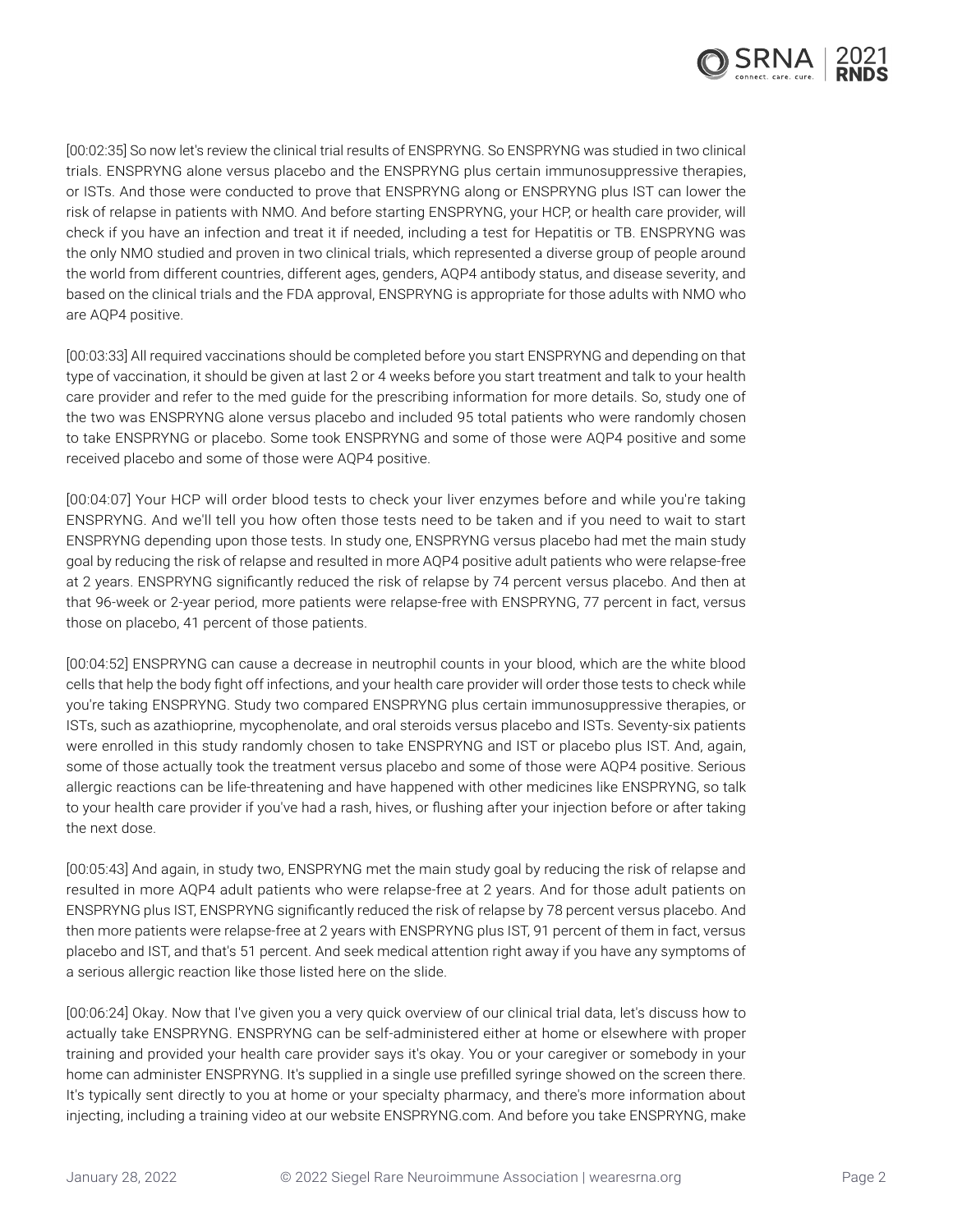sure your health care provider knows about all of your medical conditions, including infections, liver problems, Hep B, if you've been exposed to somebody with TB of if you've recently received your vaccine or are planning on receiving one.

[00:07:12] So once you've been prescribed ENSPRYNG, during the first 4 weeks you'll have three starting doses 2 weeks apart and then after those three starting doses in the first 4 weeks, your ongoing dose will be once every 4 weeks. Each dose is just one injection or one pre-filled syringe. So, after your starting doses, you'll self-inject ENSPRYNG once a month. And as I mentioned in the last slide, before you take ENSPRYNG, make sure your health care provider knows about all of your medical conditions, including some of those listed here. So, you'll keep ENSPRYNG in the fridge in the original box that it arrives in to protect it from light. Don't freeze or shake it, and ENSPRYNG can be given in the comfort of your own home or if you're traveling. If it's unopened, it can actually be removed from the refrigerator for a total time of up to 8 days as long as the temperature doesn't get above 86 degrees.

[00:08:03] Before you take ENSPRYNG, make sure your health care provider knows if you're pregnant, think that you're pregnant, or might plan on becoming pregnant and it's not known if ENSPRYNG will affect your unborn baby. Okay so we viewed ENSPRYNG trial results, the fact that it is a self-administered once a monthly treatment you can take on the go. And it is just as important that once prescribed you're able to actually start and stay on ENSPRYNG. So, let's discuss the support options available to you and those who are on ENSPRYNG. So, our access solutions team is able to provide answers and support to you once you and your health care provider have determined that ENSPRYNG is right for you. While we can't guarantee what your health care plan will cover, we'll work with you and your health care provider to make sure that the correct paperwork is completed and submitted.

[00:08:50] We offer a number of services, including a dedicated patient navigator who can answer your questions and will be your personal guide and single point of contact thorough your entire ENSPRYNG treatment journey. We offer extra or supplemental injection training and financial assistance to help you pay for ENSPRYNG. And if you're breastfeeding or plan to breastfeed, talk to your health care provider. It's not known if ENSPRYNG passes into your breast milk. So, you can call list 844-ENSPRYNG, or 844-677-7964 to be connected directly with a patient navigator. They'll work with you and your health care provider's office, your health insurance, your specialty pharmacy, to make sure you get your medicine, explain how your insurance can cover ENSPRYNG, help you find financial assistance options, including the co-pay program if you're eligible, answer your questions, and connect you to a clinical education manager if you'd like to meet with someone one-to-one, in person or online for some extra injection training.

[00:09:48] The most common side effects of ENSPRYNG include sore throat, runny nose, upper respiratory tract infection, rash, nausea, fatigue, and the others listed here. So, at Genentech, we're committed to helping you get and pay for ENSPRYNG. Your patient navigator can help you find those assistance options depending upon the type of insurance that you have, including the co-pay program, independent co-pay assistance foundations, or the Genentech patient foundation. Each of these options depends on the type of health insurance that you have and other requirements and details. Your patient navigator will explain them to you, work with you and your health care provider to determine the best options available to you based on your situation.

[00:10:31] I didn't list all the possible side effects of ENSPRYNG but talk to your health care provider and you can also report side effects to the FDA. So, if you'd like extra injection training support after it has been explained to you by your health care provider or you just need a reminder or a refresher or someone to explain it to you, we do have clinical education managers available to set up a free one-to-one training session with